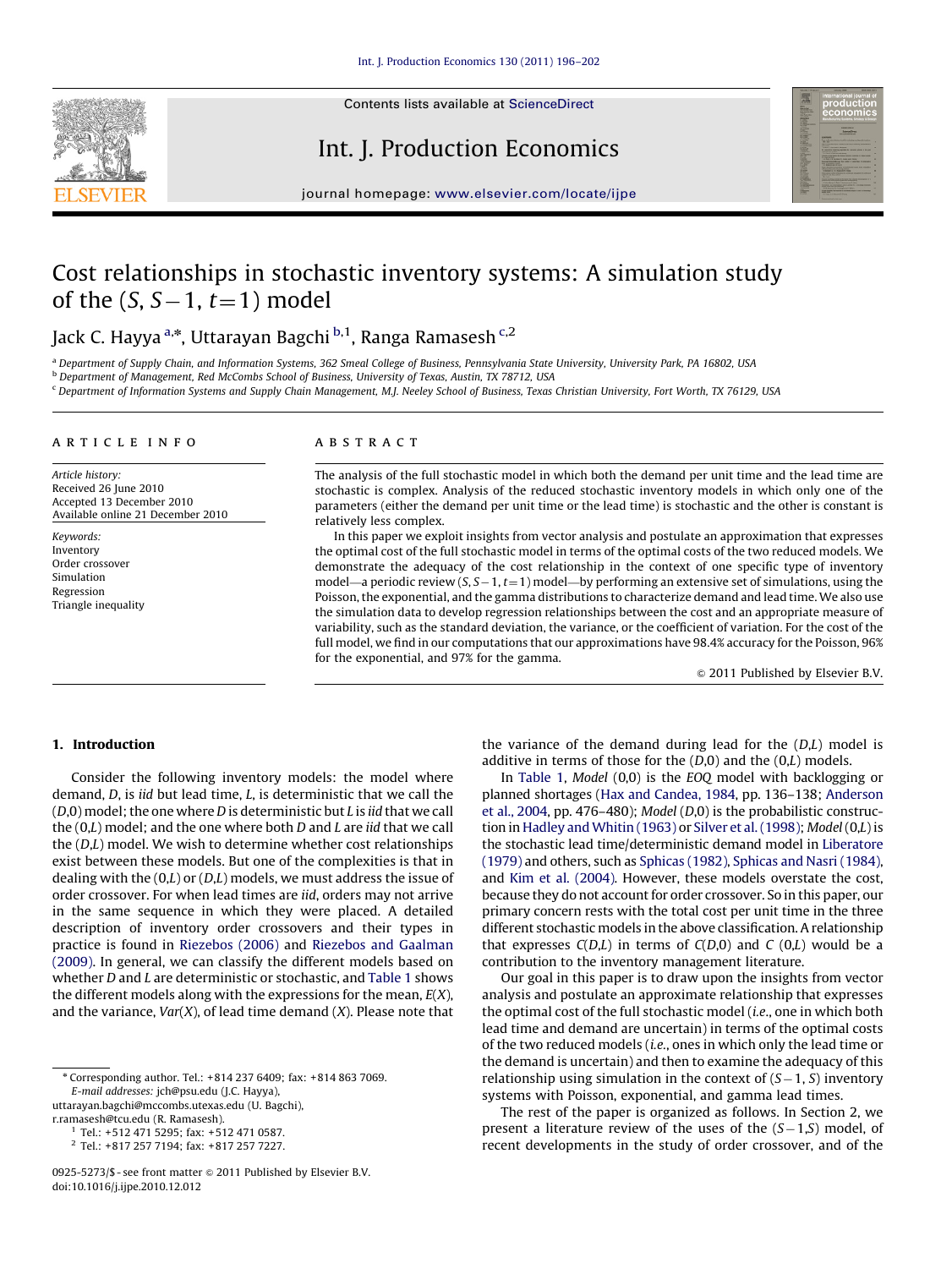<span id="page-1-0"></span>Table 1 Our classification of stochastic inventory models with means and variances.

|                                | Demand rate, D,<br>deterministic                                 | Demand rate, D,<br>stochastic                                                           |
|--------------------------------|------------------------------------------------------------------|-----------------------------------------------------------------------------------------|
| Lead time, L,<br>deterministic | Model $(0 0)$ :<br>$E(X) = E(L)E(D)$ .<br>$Var(X) = 0$           | Model (D,0):<br>$E(X) = E(L)E(D)$<br>$Var(X) = E(L)$ , $Var(D)$                         |
| Lead time.<br>L. stochastic    | $Model(0,L)$ :<br>$E(X)=E(D).E(L)$<br>$Var(X) = E(D)^2$ . Var(L) | Model (D,L):<br>$E(X)=E(D).E(L)$<br>$Var(X) = E(L)$ .<br>$Var(D) + [E(D)]^2$ . $Var(L)$ |

literature on the (D,0), (0,L), and (D,L) inventory models. In Section 3, we present the conceptual underpinnings of the approximate cost relationship we propose and describe the inventory model for which we carry out the simulations. In Section 4, we present the results of the simulations and check the accuracy of the postulated cost relationship, which turns out to be 96% or above. In Section 5, we present regression relationships to provide insights on how costs relate to variability. Section 6 has the summary and conclusions. We attach an appendix for a list of symbols and acronyms used.

## 2. Literature review

Our present paper deals with how the costs for the models  $(D,0)$ and (0,L) can be combined in some fashion to produce the optimal cost for the full (D,L) model. And, because of its simplicity, we use as a vehicle the  $(S, S-1)$  inventory model as a paradigm. However, for completeness, it behooves us to comment on previous uses of the  $(S, S-1)$  model. Also, since the  $(0,L)$  model is subject to order crossover, we must review the recent literature on that and also on what has already been written on the  $(D,0)$ ,  $(0,L)$ , and  $(D,L)$  models.

### 2.1. (S-1,S) inventory systems

The  $(S-1, S)$  inventory system is a special case of the orderpoint, order-up-to-level  $(s, S)$  system, with  $s = S - 1$ , meaning that we place an order to bring the order-up-to-level to S with any occurrence of demand. This system has had applications in military spare-parts supply, the most famous of which has been METRIC ([Sherbrooke, 1968](#page--1-0)), a FORTRAN IV computer model capable of determining base and depot stock levels for a group of recoverable items and designed for weapon-system levels, where a particular weapon may be demanded at several bases and the bases are supported by one central depot.

An (S-1,S) policy means that an order is placed at each occurrence of a demand ([Schmidt and Nahmias, 1985,](#page--1-0) p. 720). The  $(S-1, S)$  model is appropriate when demand is low (*i.e.*, slowmoving items), but the item under consideration is expensive, so that the cost of ordering is negligible as compared to the cost of holding and shortages ([Das, 1977,](#page--1-0) p. 836; [Moinzadeh, 1989](#page--1-0), p. 472). In a subsequent article concerned with emergency orders, [Moinzadeh and Schmidt \(1991\)](#page--1-0) analyze a policy that allows up to S outstanding orders in the lost-sales case and an unlimited number of outstanding orders in the backlogging case (as opposed to models where there is no more than one outstanding order). And in a seminal article, [Feeney and Sherbrooke \(1966\)](#page--1-0) derived steady state probabilities with demand compound Poisson for various state variables of the (S – 1, S) system and analyzed the backlogging and lost-sales cases for any distribution of replenishment time. A variant of the model is that of customer impatience when the system is out of stock and customers wait a certain time before canceling their orders ([Das, 1977,](#page--1-0) p. 835).

Finally, the literature on  $(S-1, S)$  systems is concerned with deriving expressions for steady-state measures of the operating characteristics of such systems in scenarios, for example, of Poisson demands and an arbitrary distribution of lead time [\(Smith, 1977\)](#page--1-0) or constant resupply times and partial backorders [\(Moinzadeh,](#page--1-0) [1989\)](#page--1-0). [Rose \(1972, p. 1020\)](#page--1-0) best summarized the research up to that time:

The  $(S-1, S)$  inventory model has been addressed  $\ldots$  in different forms by several authors. [Galliher et al. \(1959\)](#page--1-0) studied back-order cases where demand is arbitrary and delivery times constant, and where demand is Poisson distributed and delivery times exponentially distributed. [Hadley and Whitin \(1963\)](#page--1-0) extended the model for both the back-order and noncaptive cases when demand is Poisson distributed and the distribution of delivery time is arbi-trary. [Feeney and Sherbrooke \(1966\)](#page--1-0) have ... generalized the problem for the case of compound Poisson demand. Finally, [Gross and Harris \(1969\)](#page--1-0) have studied the problem when demand is compound Poisson and the delivery time is related to the number of backorders.

## 2.2. Order crossover

A literature review of order crossover can be found in [Robinson](#page--1-0) [et al. \(2001\)](#page--1-0) and [Bradley and Robinson \(2005\)](#page--1-0). Also, a comprehensive literature review can be found in [Hayya et al. \(2008\)](#page--1-0), and we can trace this type of research to [Finch \(1961\)](#page--1-0), [Agin \(1966\),](#page--1-0) and [Zalkind \(1976, 1978\).](#page--1-0) So if we take the following equation from [Zalkind \(1976,](#page--1-0) Lemma 3.3):

$$
Var(ELT) = \int_0^\infty F_l(1 - F_l)dl,
$$
\n(2.1)

where  $F<sub>L</sub>$  is the cdf of the parent lead time, we can develop that into ([Hayya, et al., 2008](#page--1-0))

$$
Var(ELT) = E(L) - E(L^{1,2}),
$$
\n(2.2)

where ELT is the effective lead time (a transformation of the original lead time, L, after order crossover) and  $E(L^{1,2})$  denotes the first order statistic from a random sample of size 2 from the distribution of L. We define the effective lead time (ELT) as the time interval between the ith order placement and the ith order arrival, with the index i not identified (or tagged) to any particular order. Please note that Eq. (2.2) does not imply at most two orders outstanding; it is just how Eq. (2.1) works out, and the number of orders outstanding can be  $1, 2, 3, \ldots$  However, the ordering interval is one.

For an ordering interval  $T$  equal to one,  $Var(ELT)$  would be bracketed, as

$$
E(L) - E(L^{1,2}) \leq Var(ELT) \leq Var(L). \tag{2.3}
$$

For example, for an ordering interval T equal to one, if  $L \sim \text{Exp}(\lambda)$ whose mean and standard deviation are both equal to  $(1/\lambda)$ , we have

$$
\frac{1}{2\lambda} \leq Var(ELT) \leq \frac{1}{\lambda^2}.
$$
\n(2.4)

We may consider Eq. (2.2) as the variance of the effective lead time in the long run, provided we order every period. In [Table 2,](#page--1-0) we illustrate the development of ELT through simulation for the case where the lead times are exponentially distributed with mean 5. We see that, in the simulation covering a set of 10,000 consecutive orders, the variance of the effective lead times is equal to 2.41. This is within 3.6% of the theoretical value we get from Eq. (2.2). If  $L \sim \text{Exp}(\lambda)$ , we have

$$
E(L^{1:2})=1/2\lambda,
$$